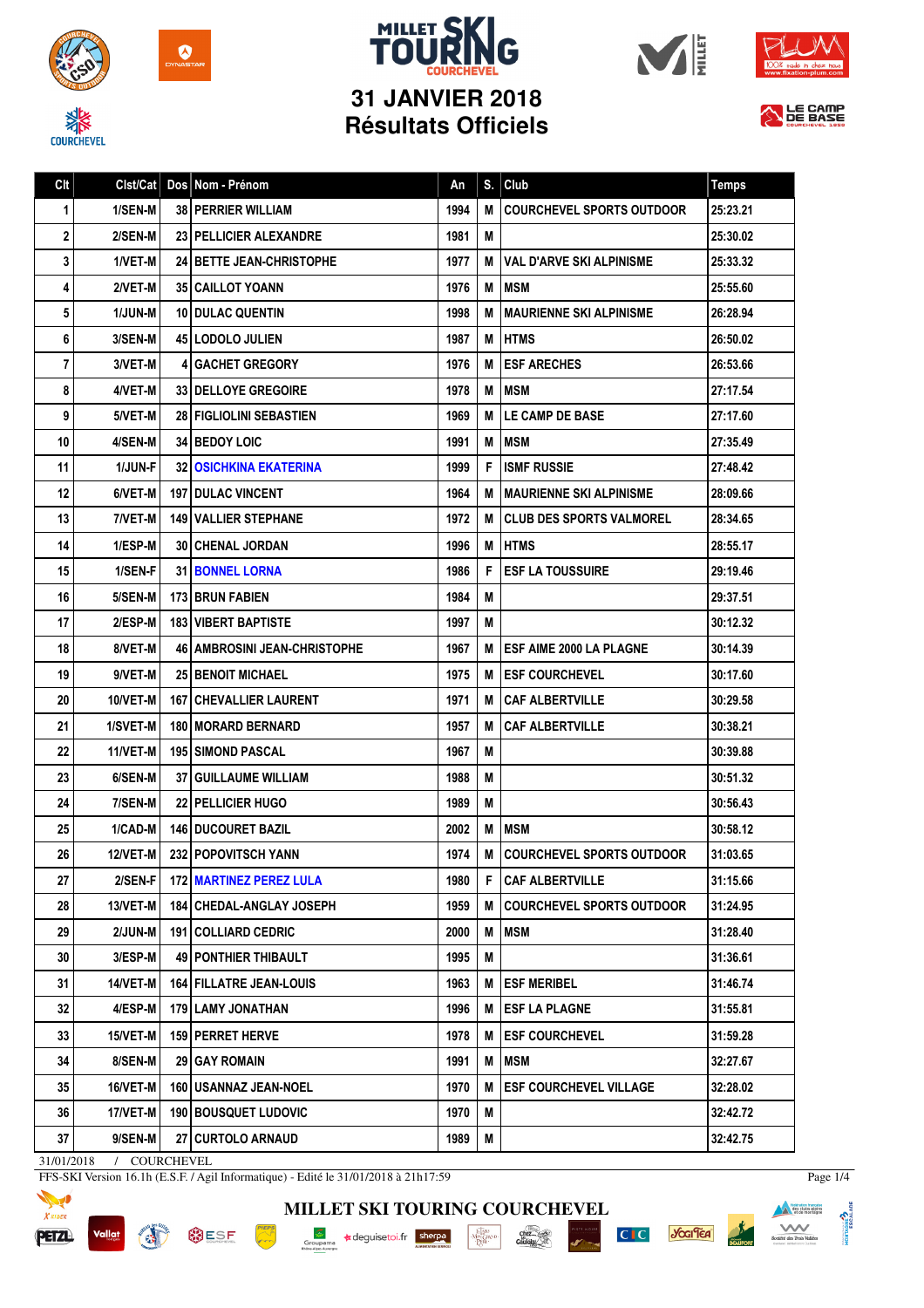| Clt | Clst/Cat        | Dos Nom - Prénom                   | An   | S. | Club                              | <b>Temps</b> |
|-----|-----------------|------------------------------------|------|----|-----------------------------------|--------------|
| 38  | 18/VET-M        | 178 VIGUET POUPELLOZ NOEL          | 1968 | M  |                                   | 33:06.79     |
| 39  | 19/VET-M        | <b>36 SWALLOW ANTHONY</b>          | 1976 | M  |                                   | 33:07.94     |
| 40  | 2/CAD-M         | <b>158 BONETTI MATIAS</b>          | 2002 | M  | <b>CAF GAP</b>                    | 33:16.63     |
| 41  | 3/CAD-M         | 199 ROGIER NOE                     | 2002 | M  | <b>HTMS</b>                       | 33:20.92     |
| 42  | 20/VET-M        | <b>193 CATEAU CHRISTIAN</b>        | 1970 | M  |                                   | 33:26.51     |
| 43  | 1/VET-F         | <b>181 SERDA PATRICIA</b>          | 1969 | F  |                                   | 33:36.38     |
| 44  | <b>10/SEN-M</b> | <b>194 JOYEAU GILLES</b>           | 1983 | M  |                                   | 33:49.36     |
| 45  | <b>11/SEN-M</b> | <b>163   LAMOUREUX GUILLAUME</b>   | 1979 | M  | <b>COURCHEVEL SPORTS OUTDDOR</b>  | 34:12.96     |
| 46  | 2/VET-F         | <b>147 POMMAT STEPHANIE</b>        | 1976 | F  | <b>MSM</b>                        | 34:14.59     |
| 47  | 21/VET-M        | <b>233 LAMBERT PIERRE</b>          | 1976 | M  |                                   | 34:25.00     |
| 48  | 22/VET-M        | <b>153   CUYALA JEAN-MATHIEU</b>   | 1967 | M  |                                   | 34:29.87     |
| 49  | 23/VET-M        | <b>157 PINET FREDERIC</b>          | 1977 | M  |                                   | 34:32.08     |
| 50  | 24/VET-M        | <b>165 CHENU STEPHANE</b>          | 1963 | M  | <b>IMSM</b>                       | 34:42.84     |
| 51  | 25/VET-M        | <b>156 CATELLA NICOLAS</b>         | 1974 | M  | <b>CLUB DES SPORTS VALMOREL</b>   | 34:45.43     |
| 52  | 2/SVET-M        | <b>203 DOMERGUE BERNARD</b>        | 1958 | M  | <b>ESF LA PLAGNE</b>              | 34:46.96     |
| 53  | 4/CAD-M         | <b>148 PELLISSIER CLEMENT</b>      | 2002 | M  | <b>MSM</b>                        | 35:00.81     |
| 54  | <b>12/SEN-M</b> | <b>161 BOIS FLORENT</b>            | 1990 | M  |                                   | 35:22.80     |
| 55  | 26/VET-M        | 162 VALLEE GILLES                  | 1966 | M  |                                   | 35:36.11     |
| 56  | <b>13/SEN-M</b> | <b>227 HIBON JORDAN</b>            | 1992 | Μ  |                                   | 35:39.27     |
| 57  | 3/JUN-M         | <b>48 CORDIER MATTHIEU</b>         | 2000 | M  | <b>CAF ALBERTVILLE</b>            | 35:40.78     |
| 58  | <b>14/SEN-M</b> | <b>145 LARDEAU PIERRE</b>          | 1989 | M  | <b>COURCHEVEL SPORTS OUTDOOR</b>  | 35:42.35     |
| 59  | 27/VET-M        | <b>151 CORMIER OLIVIER</b>         | 1974 | M  |                                   | 35:58.77     |
| 60  | 15/SEN-M        | <b>175 ANDRE ARTHUR</b>            | 1990 | M  |                                   | 36:30.80     |
| 61  | 28/VET-M        | 238 DURAND-TERRASSON ROLAND CLAUDE | 1960 | M  |                                   | 36:33.95     |
| 62  | <b>16/SEN-M</b> | <b>26 SYOEN THOMAS</b>             | 1993 | M  |                                   | 36:43.15     |
| 63  | 1/SVET-F        | <b>154 FAVRE ARMELLE</b>           | 1956 | F  | <b>ESF PRALOGNAN LA VANOISE</b>   | 36:44.12     |
| 64  | 17/SEN-M        | 171 GUNTZ JEREMY                   | 1983 |    | M <b>LESF COURCHEVEL VILLAGE</b>  | 36:51.43     |
| 65  | <b>29/VET-M</b> | <b>169   VIALLY LAURENT</b>        | 1974 | М  | <b>CLUB DES SPORTS COURCHEVEL</b> | 37:03.08     |
| 66  | <b>18/SEN-M</b> | 196 GOURDET ARNAUD                 | 1979 | M  |                                   | 37:30.18     |
| 67  | 3/SEN-F         | <b>263 GARCIN ALICE</b>            | 1990 | F  | <b>COURCHEVEL SPORTS OUTDDOR</b>  | 37:52.42     |
| 68  | 4/SEN-F         | <b>253 MOREAU CLEMENTINE</b>       | 1990 | F  |                                   | 38:01.14     |
| 69  | 30/VET-M        | <b>166   ARNAUD MAXENCE</b>        | 1977 | Μ  |                                   | 38:30.51     |
| 70  | 3/VET-F         | <b>176   APPOLONIA JENNY</b>       | 1978 | F  | <b>MSM/CSO</b>                    | 38:33.53     |
| 71  | <b>19/SEN-M</b> | <b>152 NICOLETTI ANTHONY</b>       | 1992 | M  | VALMOREL                          | 38:36.20     |
| 72  | <b>20/SEN-M</b> | 47 WEIMANN LEO                     | 1993 | M  |                                   | 38:37.45     |
| 73  | 31/VET-M        | <b>189   MEUNIER BRUNO</b>         | 1973 | M  | <b>USCORG SKI COMPETITION</b>     | 38:39.65     |
| 74  | 2/SVET-F        | <b>185   GACHET-MAUROZ PASCALE</b> | 1958 | F  | <b>ESF COURCHEVEL VILLAGE</b>     | 38:56.59     |
| 75  | 32/VET-M        | <b>207   MOTTIER PHILIPPE</b>      | 1973 | M  |                                   | 40:08.58     |
| 76  | 33/VET-M        | <b>220 COSGROVE GRANT</b>          | 1967 | M  |                                   | 40:17.81     |
| 77  | 5/CAD-M         | <b>187 CORMIER MARTIN</b>          | 2003 | Μ  |                                   | 40:27.26     |
| 78  | 34/VET-M        | 261 BRIERLEY BEN                   | 1972 | Μ  |                                   | 40:30.63     |
| 79  | 4/VET-F         | <b>186 EXCOFFIER CELINE</b>        | 1974 | F  | <b>COURCHEVEL SPORTS OUTDOOR</b>  | 40:50.58     |

31/01/2018 / COURCHEVEL

FFS-SKI Version 16.1h (E.S.F. / Agil Informatique) - Edité le 31/01/2018 à 21h17:59

Page 2/4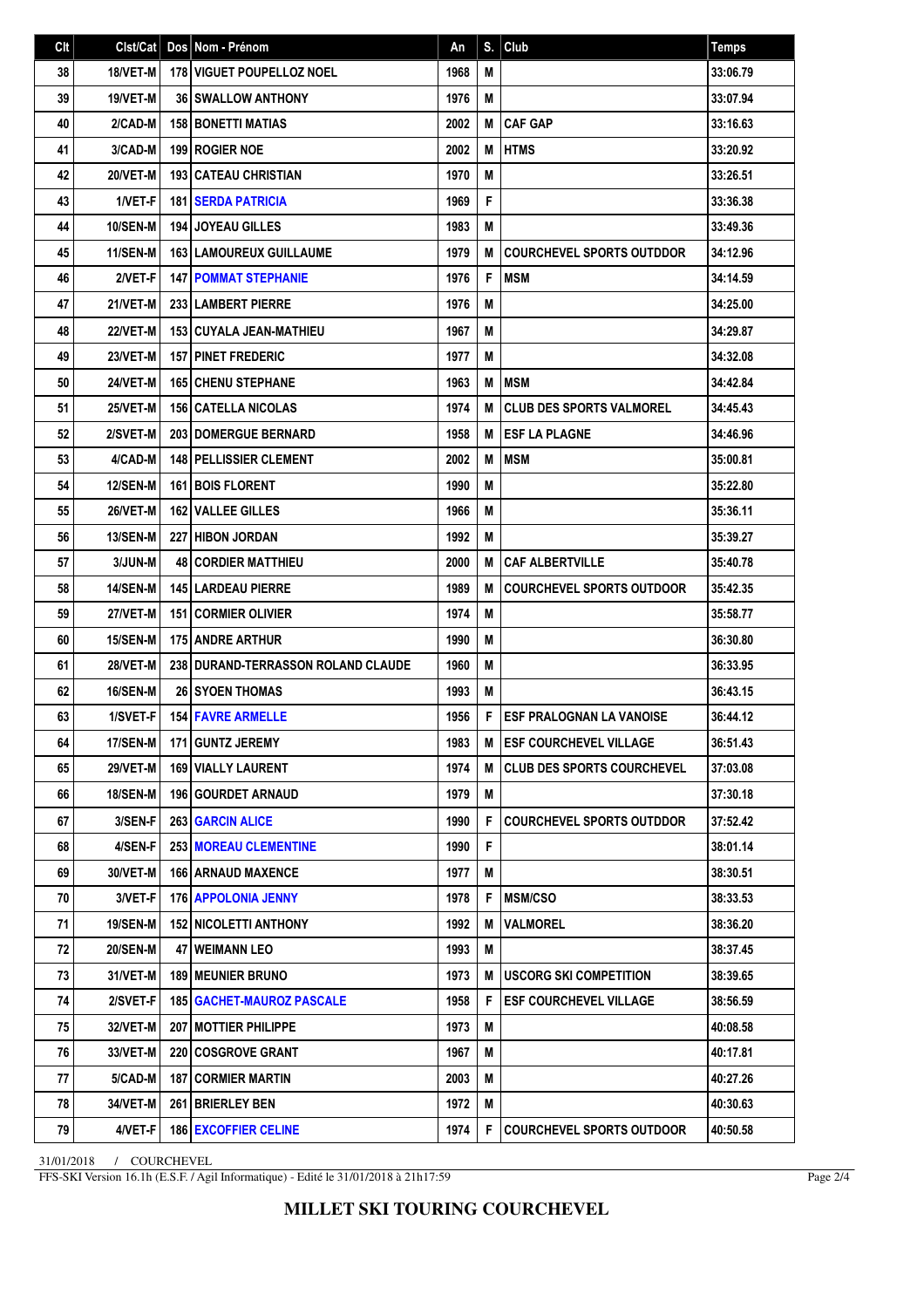| C <sub>It</sub> | Clst/Cat        | Dos Nom - Prénom                 | An   | S. | Club                             | <b>Temps</b> |
|-----------------|-----------------|----------------------------------|------|----|----------------------------------|--------------|
| 80              | 5/SEN-F         | <b>249 RENARD LAETITIA</b>       | 1985 | F  |                                  | 41:08.20     |
| 81              | <b>35/VET-M</b> | <b>226 COLLIARD THIERRY</b>      | 1970 | M  |                                  | 41:17.08     |
| 82              | <b>21/SEN-M</b> | <b>275 FERRARI MICKAEL</b>       | 1984 | M  |                                  | 41:21.75     |
| 83              | 3/SVET-M        | <b>204 JANNI ROBERT</b>          | 1953 | M  | <b>ESF COURCHEVEL VILLAGE</b>    | 41:57.38     |
| 84              | 4/SVET-M        | 266 JARDINE PHILIP               | 1958 | M  |                                  | 42:01.56     |
| 85              | 5/VET-F         | <b>222 BARTNICKI MIREILLE</b>    | 1970 | F  | <b>CAF ALBERTVILLE</b>           | 42:17.46     |
| 86              | 5/SVET-M        | 242 DOIX PHILIPPE                | 1947 | M  | <b>ESF COURCHEVEL</b>            | 42:49.19     |
| 87              | 36/VET-M        | <b>234 ROBINSON ANDREW</b>       | 1966 | M  | <b>COURCHEVEL SPORTS OUTDOOR</b> | 43:00.65     |
| 88              | 37/VET-M        | <b>221 IMASSON FRANCOIS</b>      | 1966 | M  | <b>USCORG</b>                    | 43:15.77     |
| 89              | 6/SEN-F         | <b>257   GAGNIERE PAULINE</b>    | 1987 | F  |                                  | 44:00.22     |
| 90              | 3/SVET-F        | <b>245 BAUDRON VIVIANE</b>       | 1956 | F  |                                  | 44:05.65     |
| 91              | <b>22/SEN-M</b> | 273 ROCHET JEAN-STEPHANE         | 1989 | M  |                                  | 44:20.03     |
| 92              | <b>23/SEN-M</b> | <b>229 MAY BERTRAND</b>          | 1981 | М  | <b>MAURIENNE SKI ALPINISME</b>   | 44:34.33     |
| 93              | 38/VET-M        | <b>170 JULLIEN STEPHANE</b>      | 1969 | M  |                                  | 44:43.39     |
| 94              | 1/MIN-F         | <b>246 COLLIARD FLAVIE</b>       | 2005 | F  |                                  | 45:05.49     |
| 95              | 39/VET-M        | 209 LEMOINE LOIC                 | 1968 | M  | <b>ESF COURCHEVEL VILLAGE</b>    | 45:16.47     |
| 96              | 7/SEN-F         | 277 EVEN LOLA                    | 1989 | F  |                                  | 45:28.10     |
| 97              | 40/VET-M        | 262 MUGNIER PHILIPPE             | 1959 | M  | <b>ESF COURCHEVEL</b>            | 46:34.80     |
| 98              | 6/VET-F         | <b>244 CROFT GINA</b>            | 1964 | F  |                                  | 46:42.35     |
| 99              | 41/VET-M        | <b>225 SUMMERS PETER</b>         | 1977 | M  |                                  | 47:05.34     |
| 100             | 42/VET-M        | 235   MONGELLAZ CHRISTOPHE       | 1967 | M  | <b>CAF VANOISE</b>               | 47:12.45     |
| 101             | 6/SVET-M        | <b>241 ETIENNE PHILIPPE</b>      | 1952 | M  | <b>TEAM ALPI MERCANTOUR</b>      | 47:38.14     |
| 102             | 7/VET-F         | 200 BROCART POLLY                | 1964 | F  | <b>ASAF</b>                      | 48:33.63     |
| 103             | <b>24/SEN-M</b> | <b>247 FINULANE MARK</b>         | 1988 | M  |                                  | 49:53.01     |
| 104             | 8/VET-F         | 236 MARSHALL SUSIE               | 1969 | F  |                                  | 50:02.09     |
| 105             | 9/VET-F         | 210 LANGEARD NATHALIE            | 1969 | F  |                                  | 50:03.30     |
| 106             | 10/VET-F        | 205 PERRET PATRICIA              | 1971 | F  |                                  | 50:06.91     |
| 107             | 43/VET-M        | 208 CELLIER OLIVIER              | 1972 | M  |                                  | 50:21.54     |
| 108             | 44/VET-M        | <b>240 GODIN JEAN-CHRISTOPHE</b> | 1968 | M  | <b>COURCHEVEL SPORTS OUTDOOR</b> | 50:27.83     |
| 109             | <b>25/SEN-M</b> | <b>206   NAVARRO MIGUEL</b>      | 1987 | Μ  |                                  | 51:11.57     |
| 110             | 45/VET-M        | 231   WAZECIAN ROMUALD           | 1975 | M  |                                  | 52:59.73     |
| 111             | 1/ESP-F         | <b>228 BRAUN GERALDINE</b>       | 1996 | F  |                                  | 53:29.41     |
| 112             | 1/MIN-M         | <b>202   VASSARDS KILIAN</b>     | 2004 | М  | ALBERTVILLE TARENTAISE TRIATHL   | 53:56.17     |
| 113             | 46/VET-M        | <b>250 POIRIER GILLES</b>        | 1973 | M  |                                  | 54:37.35     |
| 114             | 47/VET-M        | 243 VAN DER AUWERMEULEN BERNARD  | 1968 | M  |                                  | 54:44.67     |
| 115             | 48/VET-M        | <b>230 I VASSARDS VINCENT</b>    | 1974 | M  | ALBERTVILLE TARENTAISE TRIATHL   | 57:25.06     |
| 116             | 1/BEN-M         | <b>268 I VASSARDS TITOUAN</b>    | 2007 | М  | ALBERTVILLE TARENTAISE TRIATHL   | 57:30.36     |
| 117             | 2/ESP-F         | <b>224 VANHOCBOSE ELISE</b>      | 1996 | F  |                                  | 57:32.04     |
| 118             | 11/VET-F        | 237   MARISSAEL NATHALIE         | 1971 | F  |                                  | 57:42.78     |
| 119             | 8/SEN-F         | <b>248   NAVARRO ANDREA</b>      | 1990 | F  |                                  | 58:52.90     |
| 120             | 49/VET-M        | <b>254 BAGLEY CHRISTOPHER</b>    | 1978 | Μ  |                                  | 58:54.79     |
| 121             | 7/SVET-M        | 239 PRIN GUILLAUME               | 1958 | M  | <b>ESF COURCHEVEL</b>            | 59:08.81     |

31/01/2018 / COURCHEVEL

FFS-SKI Version 16.1h (E.S.F. / Agil Informatique) - Edité le 31/01/2018 à 21h17:59

Page 3/4